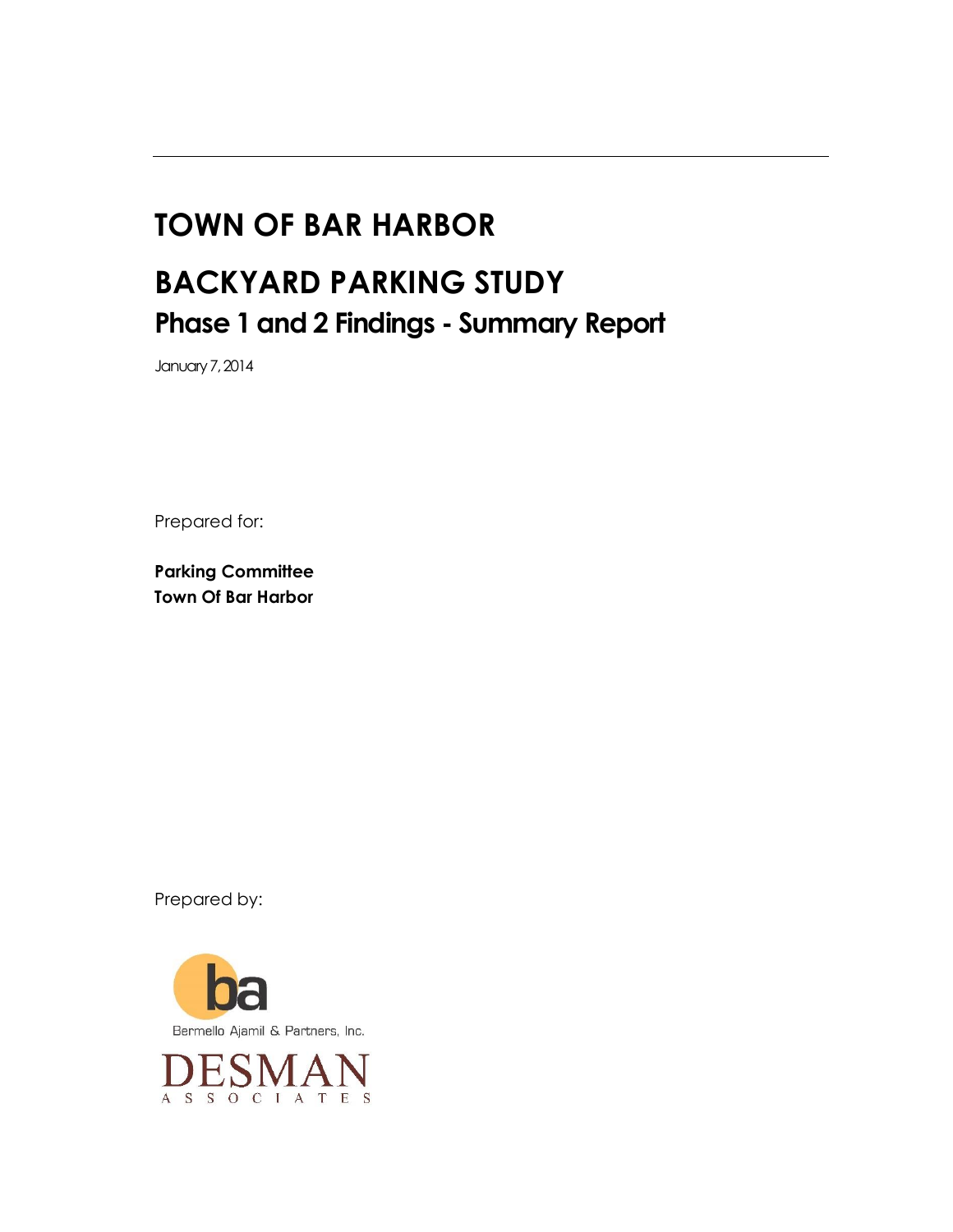# **SUMMARY OF PHASE 1 AND 2 FINDINGS**

The Parking Committee through the Town of Bar Harbor retained Bermello Ajamil & Partners, Inc. (B&A) and its sub consultant Desman Associates to study the overall town wide parking demand and the potential development of the Backyard lot for the accommodation of a new multi-level parking garage. A four phase proposal was presented, and B&A was authorized to proceed with phases 1 and 2.

The following summarizes the phase 1 and 2 findings presented to the Bar Harbor parking committee on January 7th 2014. More detailed information has been provided supporting these findings.

#### **KICK-OFF MEETING FINDINGS**

Phase 1 and 2 began with an initial kick-off meeting in Bar Harbor in August 2013 with the Bar Harbor parking committee. During this meeting the following was achieved:

- The committee reviewed prior work, discussions and goals. In addition the committee reviewed a document that was developed that created a framework for measuring success.
- The files of the existing site were collected as a means to compile an existing condition base plan to be utilized for the backyard parking garage study.
- A site visit took place to understand the existing conditions of the backyard property and understand the existing constraints and existing businesses surrounding the Backyard property.
- A meeting with the fire department occurred to understand the requirements for access around a proposed multi-level parking garage at the backyard property.
- The kick-off meeting also provided observations of the overall impact of the height of the tourist "season" in August and the dynamics of on and off-street parking.
- The team reviewed the limits of the "study area" for approval.

The team communicated with a number of property owners who provided initial feedback. Among the items raised:

- Many were concerned with the growth of Bar Harbor and the impact of the peak of the season and the accommodation of parking.
- Some were concerned with on-street versus off-street parking demands.
- Others expressed the need for more area dedicated to pedestrians, sidewalks, etc.
- Most expressed there is a parking deficit; and expressed concern with how a new parking garage will pay for itself.

#### **PARKING ASSESSMENT**

The kick-off was followed with on-site surveys to record peak period conditions which included observations intended to inform target design capacity.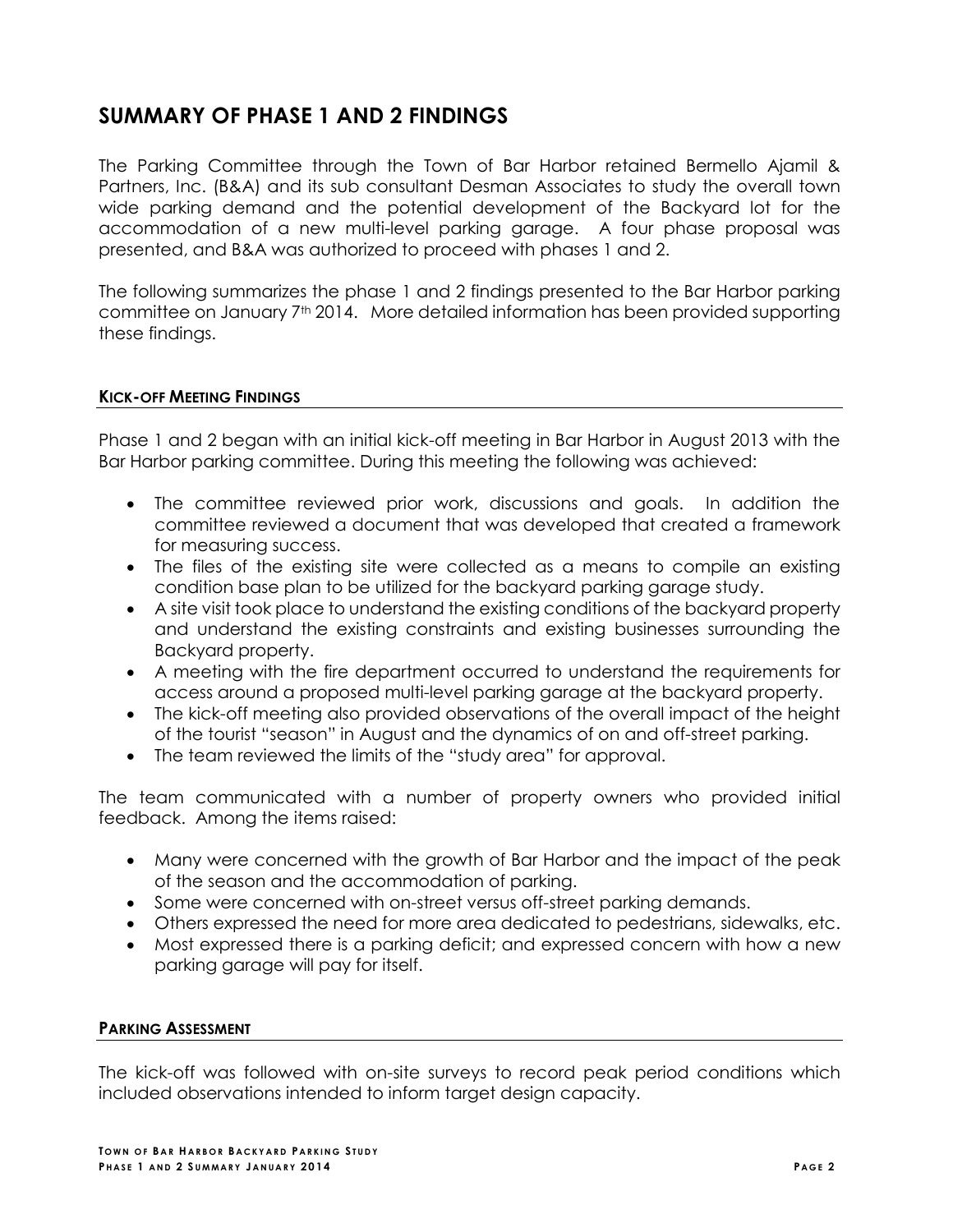A parking inventory and utilization study within the defined study area was performed on August 22 and 24, 2013. The study was divided between public off-street facilities, private off-street facilities and on-street (curbside) parking areas. Weekday counts were performed hourly from 10:00 AM to 8:00 PM. Weekend counts were performed hourly from 11:00 AM to 8:00 PM

#### **PARKING INVENTORY**

It was determined that there are a total of 1,388 parking spaces in the study area. These spaces are divided as follows: 56% (779 spaces) are public spaces located within 7 lots (392 spaces) and 387 curbside spaces (with a 2 hour limit); 44% (609 spaces) are private spaces within 29 lots used by patron or employee parking, retailers, restaurants, hotels, institutions, offices.

#### **OCCUPANCY**

*Weekday* - During weekdays, peak total occupancy totaled 1,231 cars @ 7:00 PM (89% utilization). There were 157 empty spaces at peak. Peak private occupancy totaled 490 cars @ 6:00 PM (80% utilization), peak public off-street occupancy totaled 388 cars @ 7:00 PM (99% utilization) and peak public on-street occupancy totaled 368 cars @ 12:00 PM (95% utilization).

*Weekend* **-** During the weekend, peak total occupancy totaled 1,217 cars @ 8:00 PM (88% utilization). There were 171 empty spaces at peak. Peak private occupancy totaled 497 cars @ 8:00 PM (82% utilization), peak public off-street occupancy totaled 371 cars @ 6:00 PM (95% utilization) and peak public on-street occupancy totaled 360 cars @ 8:00 PM (93% utilization).

# **LENGTH OF STAY / TURNOVER OBSERVATIONS**

Sample turnover surveys were performed to understand the vehicle duration of stay and vehicle turnover per space at the Backyard lot and along certain critical streets. Over the course of a nine hour weekday, the average total length of stay per vehicle was 2.7 hours and an average turnover per space was 3.2 times per day. This length of stay and turnover rate is consistent with use by transient parkers (i.e. customers) in a retail-oriented, mixeduse environment and suggests the facility is primarily used by visitors, with little or no patronage by longer-term parkers (i.e. residents, area employees, etc.). Over the course of a nine hour weekday, the average total length of stay per vehicle was 1.8 hours and an average turnover per space was 4.4 times per day.

# **CAPACITY (ADEQUACY) CONCLUSIONS**

Adequacy is measured against practical capacity at the peak hour. The following are initial conclusions: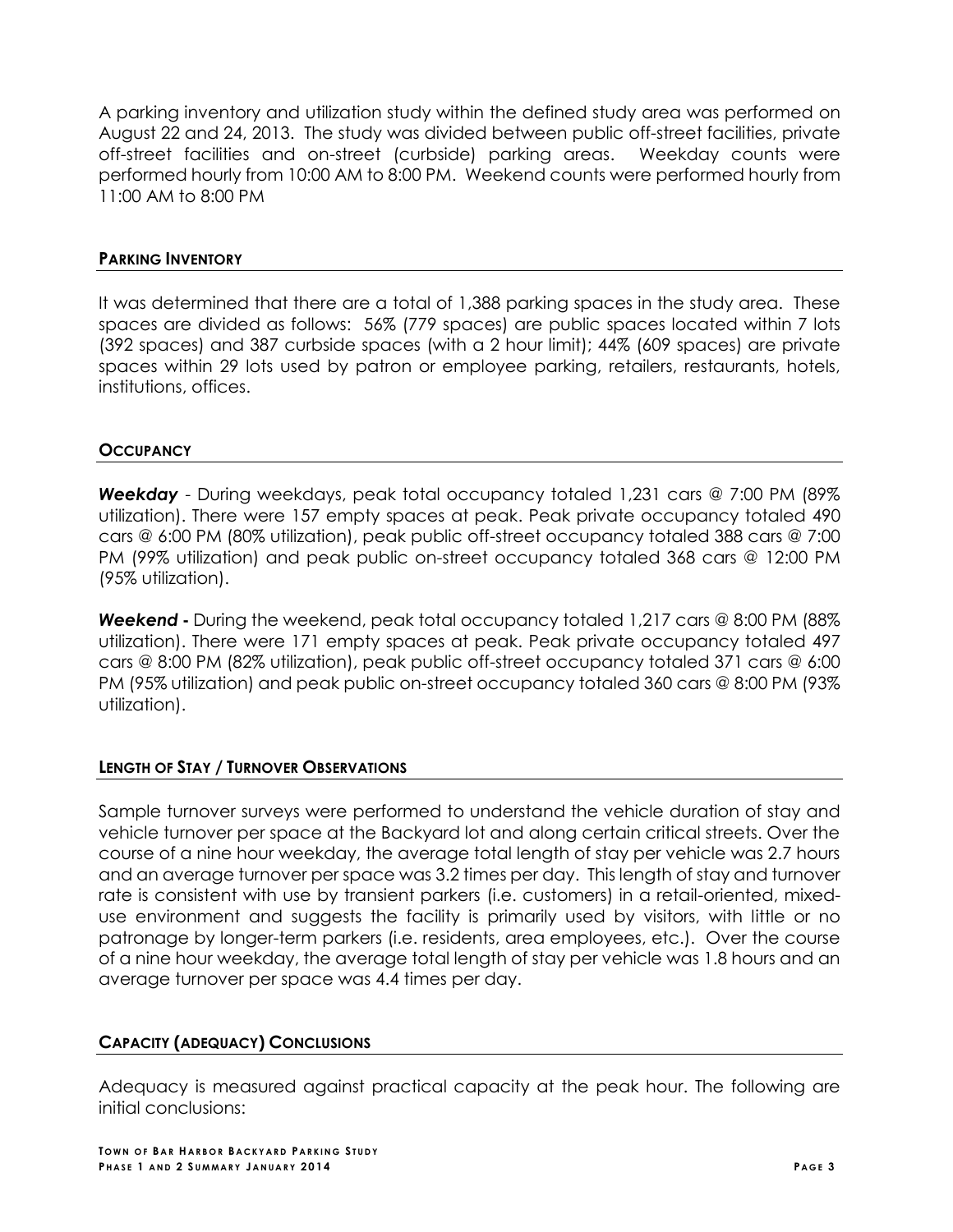- In private facilities, 58 spaces were available @ 6:00 PM on a weekday, 51 spaces available @ 8:00 PM on a weekend.
- In public off-street parking, there was a shortfall of 35 spaces  $@$  7:00 PM on a weekday and a shortfall of 18 spaces @ 6:00 PM on a weekend.
- In public on-street parking, there was a shortfall of 39 spaces @ 12:00 PM on a weekday and a shortfall of 31 spaces @ 8:00 PM on a weekend.
- There are no localized lots or areas (reservoir) of available surplus parking capacity; and therefore there is an immediate need for additional spaces across.

# **GENERAL CONCLUSIONS**

The following are the conclusions of the study:

- Occupancy during the summer season runs at "full" perceptive capacity. Curbside utilization is high, but turnover is good.
- The existing private facilities may have availability, but are subject to prescription (meaning they are limited to patrons of that owner).
- There is no reservoir of unused capacity for conversion.
- There is a shortfall of parking as follows:
	- o At least additional 75 spaces in a centralized location.
	- o An additional 85 spaces to meet shortfall generated from existing developments.
	- o Additional parking will also be consumed if provided.
	- o Additional parking for future growth.
	- o In addition, if built on the Backyard lot, any new construction must take into account the 81 existing parking spaces currently on site which will be removed for a future multi-level parking garage.
- In total a new garage at the backyard lot should have capacity in excess of 300 spaces

# **BACKYARD PARKING OPTIONS**

The initial objective of this study was focused on determining how many parking spaces can be accommodated within the existing backyard study area in a manner that is compatible with existing urban density of the surrounding buildings. It should be noted that the options explored at this stage should not be considered as final in size, quantity of parking spaces, budget, etc.

# **Site conditions**

The Backyard site comprises a number of existing properties totaling approximately 53,922 square feet. It is bounded on the west side by Rodick Street and on the north, south and east by an existing hotel, retail, food and beverage establishments, theater and commercial buildings.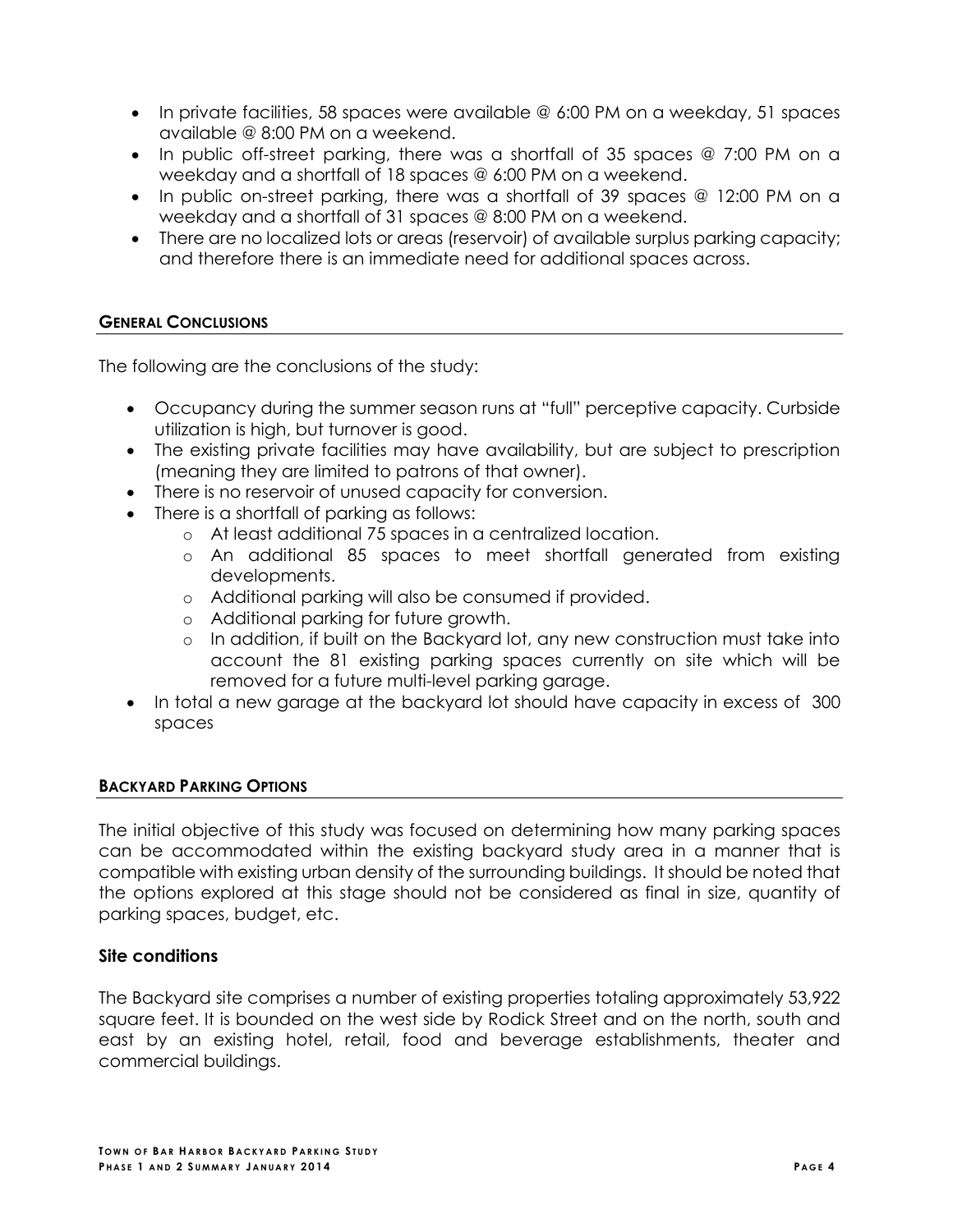All of the functions for the existing buildings which includes service areas, alternate entrances, back of house, etc. were preserved and not altered or adversely impacted by the options explored.

The entire block from West Street to Cottage Street ranges in elevation from +25' to +50' or a 25' rise.

Two options were explored for a multi-leveled garage. The options take advantage of the elevation difference to maximize the site while keeping the overall massing and building height compatible with the existing buildings.

**Option One -** Option 1 used the area to maximize the overall parking potential. The parking structure would have a direct façade and edge condition along Rodick Street. This façade should have to be carefully developed; both from a massing and architectural style perspective as well as incorporating commercial program to activate the pedestrian experience along Rodick Street. Option One generates a capacity of 317 parking spaces in (4) four levels.

**Option Two -** Option 2 used only the east or central area of the study site. Option Two totals 248 parking spaces in (4) four levels.

The following summarizes the (2) two options explored. It should be noted that these options should not be considered as final in size, quantity of parking spaces, budget, etc. Rather, these options simply illustrate the site potential.

|                         | <b>OPTION ONE</b> | <b>OPTION TWO</b> |
|-------------------------|-------------------|-------------------|
| Total number of spaces: | 371               | 248               |
| Total number of floors: | 4                 | 4                 |
| Total square footage:   | 153,080 s.f.      | $105,350$ s.f.    |
| Square foot per stall:  | $413$ s.f.        | $425$ s.f.        |
| Budget per stall:       | \$20,000          | \$20,000          |
| Estimated hard cost:    | \$7,420,000       | \$4,690,000       |

Both of these options provide a viable mechanism to meet the parking shortfall of the Town.

#### **NEXT STEPS**

Next steps are for the Town of Bar Harbor to authorize Phases 3 and 4 of this work. Phase 3 will include developing a vision for overall parking activity in Bar Harbor, modeling future demands, determining parking capacity and alternate off-season uses for facilities.

Phase 4 will include determining the role of on-street parking in the town and potential charges for parking lots / garages. This includes the preparation of alternative parking solutions and an "action plan" to assess future operating / financial conditions.